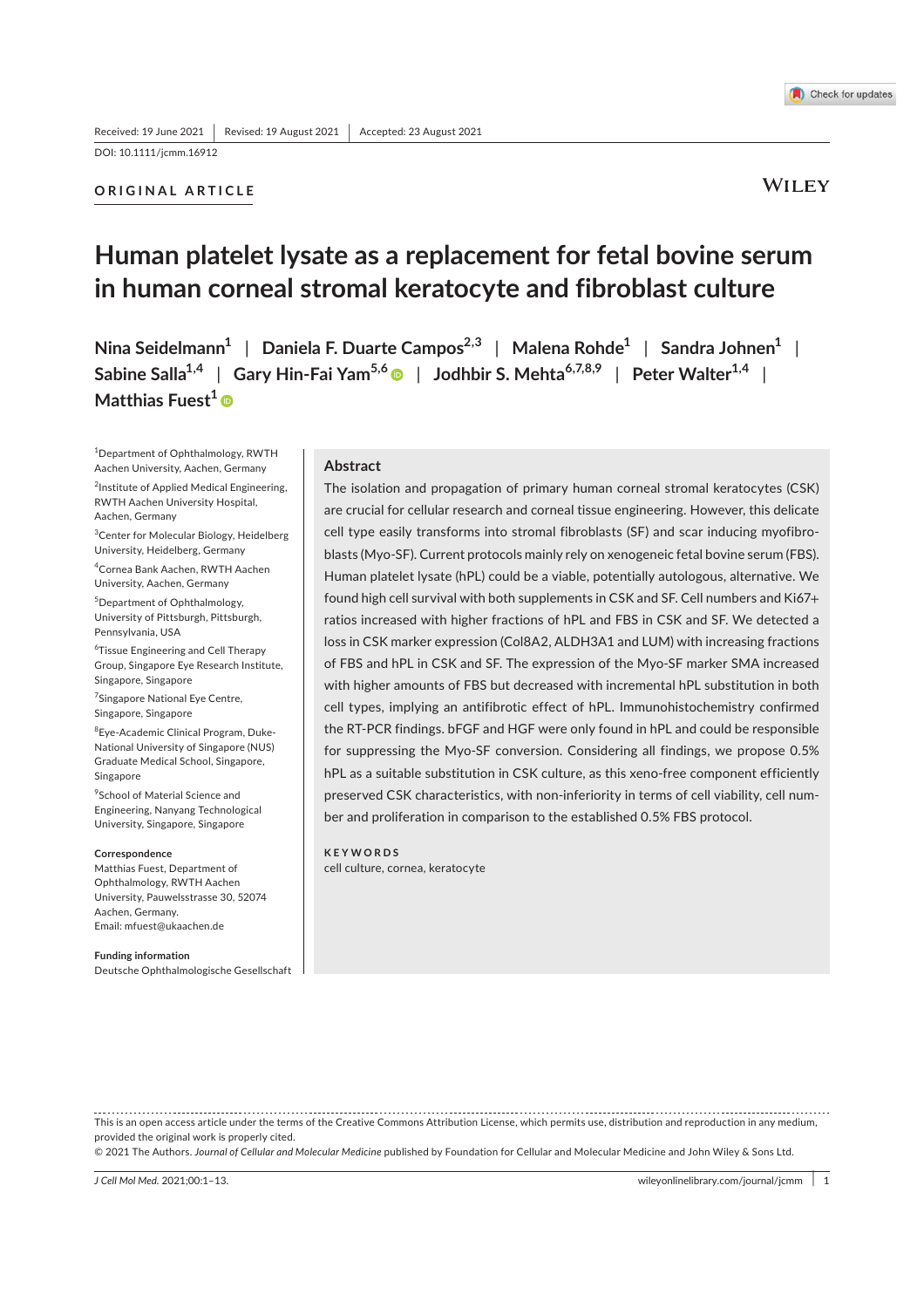# **2 <sup>|</sup>**  SEIDELMANN Et AL.

# **1**  | **INTRODUCTION**

The ex vivo cultivation of primary human corneal stromal keratocytes (CSK) and stromal fibroblasts (SF) is crucial for corneal research and treatment.<sup>1-4</sup>

Corneal transplantation is the current treatment modality of choice for patients with advanced corneal disease to revive visual ability.<sup>1,5</sup> However, many factors restrict the long-term success including limited graft survival, allogeneic graft rejection, the need for immunosuppressants, high associated costs and most importantly the global donor material shortage.<sup>1,6</sup>

Recent years have seen increasing interest in understanding corneal disease and the implication of cells of the corneal stroma.<sup>3,7</sup> In addition, efforts have been undertaken in the search for tissueengineered alternatives to human donor corneal transplants.<sup>2,8</sup> Corneal cell therapy has seen great advances, particularly for the epithelial and endothelial layers.<sup>1,6,9,10</sup> Nevertheless, the targeted delivery of cells into the cornea to treat stromal disease, which could possibly replace corneal transplantation for some indications in the future, is still in its beginnings. $1,4,11,12$ 

When carefully inspecting the published literature on experiments with human cells of the corneal stroma, it is easily recognized that in the majority of studies SF were used for experiments, $^{13,14}$  while very few studies verified the true CSK character of cells before use.<sup>3,15,16</sup>

The isolation and propagation of CSK are challenging, as this delicate cell type easily transforms into scar inducing SF and α-smooth muscle actin (SMA) expressing myofibroblasts (Myo-SF).<sup>17</sup> CSK differ fundamentally from SF, for example in terms of phenotype, gene expression, transparency, extracellular matrix (ECM) remodelling and neuroregulatory capabilities.  $3,15,16$  Therefore, expanding human CSK, SF and Myo-SF *ex vivo*, while maintaining their unique phenotype, is imperative and extremely desirable for cell research, understanding corneal disease and wound healing as well as their possible future application in tissue-engineering and cell therapy.<sup>1-4</sup>

Yam et al.<sup>17</sup> recently introduced a protocol to safely propagate CSK ex vivo. In their protocol, primary human CSK are "activated" by culturing them with very low fetal bovine serum additive (0.5% FBS), which allows expansion for 6–8 passages ex vivo. When the activated CSK are then returned to serum-free culture, CSK characteristics become reinforced.<sup>17</sup>

Concerns have been raised regarding the safety of FBS-based culture media. Bovine antigens, for instance, accumulate intracellularly; hence, cells expanded in FBS containing medium can lead to anaphylactic reactions if administered repeatedly.<sup>18-21</sup> The ingredients of FBS are not precisely defined, and there is a high lot-to-lot variation.<sup>22</sup>

Fetal bovine serum can contain high endotoxin levels, potentially increasing the production of proinflammatory and profibrogenic cytokines in cultured cells.<sup>22,23</sup> Additionally, the bleeding procedure of bovine fetuses, necessary for FBS production, is of animal welfare concern.<sup>22</sup> Therefore, protocols to culture cells for clinical applications should—according to Good Manufacturing Practice—avoid the usage of animal sera.<sup>24</sup>

Over the last decade, different preparations of human blood products have been tested regarding their suitability as xeno-free cell culture additives to replace FBS, among them plasma rich in growth factors (PRGF), platelet-rich plasma (PRP) and human platelet lysate (hPL).<sup>25</sup> To date, there are no standardized protocols, which entails heterogeneity in terms of nomenclature, manufacturing and content.<sup>25</sup>

However, the production of all these products involves the separation of blood components from platelets and plasma by centrifugation as well as releasing a wide range of growth factors from platelets by cell activation and/or lysis steps. Platelets contain more than 1,100 different proteins, among them transforming growth factor β (TGF-β), platelet-derived growth factor (PDGF), insulin-like growth factor 1 (IGF-1), vascular endothelial growth factor (VEGF), fibroblast growth factor (FGF) and others, which are known to be involved in tissue regeneration.<sup>26,27</sup>

Nevertheless, some limitations remain. Depending on the protocol, studies have shown that PRP contained higher amounts of leukocytes than PRGF,<sup>28</sup> which is known to have a negative effect on cell viability.<sup>25</sup> Previous protocols used bovine thrombin to activate platelets during PRP production, which incurs the risk of immunogenic reactions. Activation by calcium chloride is a viable alternative.<sup>26</sup> hPL on the other hand is usually generated by a freeze-thaw procedure of platelet concentrates, which is fast and effective and lyses all corpuscular elements. This leads to a very high growth factor content and low leukocyte concentrations in hPL.<sup>22,25,29</sup>

Plasma rich in growth factor and PRP are usually prepared on site using specialized kits. $^7$  Pooled allogenic hPL, used in this study, is commercially available, allowing improved growth factor control and consistency.<sup>25,30</sup> In addition, hPL is habitually stored frozen and easily used for consecutive applications.<sup>25</sup> It should be noted that several groups freeze their PRP or PRGF before addition to culture medium, which then closely resembles hPL. PRGF, PRP and hPL can all be used in autologous settings to further reduce risks of contamination or immune reactions.<sup>22</sup>

Previous research has shown promising effects of hPL on cells of the eye. hPL enhanced the proliferation of human mesenchymal stem cells (hMSC) and conjunctival fibroblasts.<sup>31,32</sup> In a clinical trial, hPL eye drops led to the uncomplicated healing of various corneal lesions.<sup>33</sup>

In summary, there is significant evidence promoting a beneficial effect of hPL vs. FBS for human CSK and SF culture, which we investigated in this study.

# **2**  | **MATERIALS AND METHODS**

### **2.1**  | **Isolation of CSK and SF**

Human CSK were isolated from 22 corneas (11 donors) unsuitable for transplantation (age  $64.6 \pm 14.6$  years, male = 6, female = 5) supplied by the Cornea Bank Aachen, following institutional review board approval (EK 291/20). CSK were isolated and cultivated as previously described. $8,15,17$ Briefly, corneas were washed with sterile phosphate-buffered saline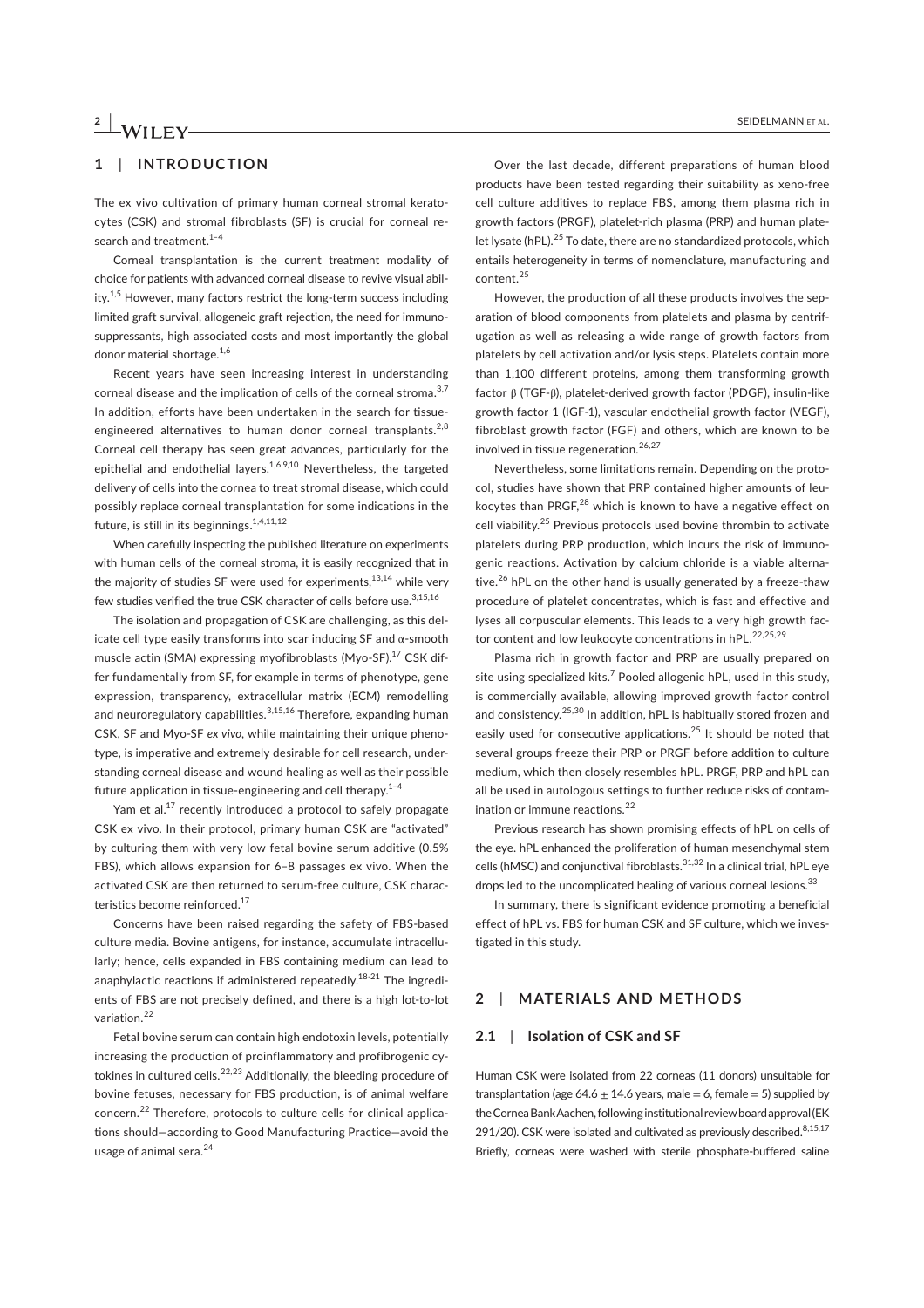|                     | <b>CSK</b> medium                                                                                                                                                                                                                                                                                                                                  | <b>SF</b> medium                                                                                             |
|---------------------|----------------------------------------------------------------------------------------------------------------------------------------------------------------------------------------------------------------------------------------------------------------------------------------------------------------------------------------------------|--------------------------------------------------------------------------------------------------------------|
| <b>Basal medium</b> | DMEM/Ham's F12 (Merck)<br>+ 1% MEM nonessential amino acids (Gibco)<br>+ 0.8% Penicillin-Streptomycin (Sigma-Aldrich)<br>+ 1% Amphotericin B (Sigma-Aldrich)<br>+1% MEM Eagle's Vitamin Mix (Merck)<br>+1 mM L-ascorbate 2-phosphate (Sigma-Aldrich)<br>+ 10 µM ROCK-inhibitor (AdooQ Bioscience)<br>+ 10 ng/ml Insulin-like growth factor (Gibco) | DMEM/Ham's F12<br>+ 1% MEM nonessential amino acids<br>+ 0.8% Penicillin-Streptomycin<br>+ 1% Amphotericin B |
| 0.5% FBS            | + 0.5% FBS (Panbiotech)                                                                                                                                                                                                                                                                                                                            | $+0.5%$ FBS                                                                                                  |
| 5% FBS              | $+5\%$ FBS                                                                                                                                                                                                                                                                                                                                         | $+5%$ FBS                                                                                                    |
| $0.5%$ hPL          | + 0.5% hPL (PL Bioscience)<br>+ 0.0002% Heparin (5000 U/ml, PL Bioscience)                                                                                                                                                                                                                                                                         | $+0.5%$ hPL<br>$+0.0002\%$ Heparin                                                                           |
| 2% hPL              | $+2\%$ hPL<br>$+0.0008\%$ Heparin                                                                                                                                                                                                                                                                                                                  | $+2\%$ hPL<br>$+0.0008\%$ Heparin                                                                            |
| 10% hPL             | $+10\%$ hPL<br>$+0.004\%$ Heparin                                                                                                                                                                                                                                                                                                                  | $+10\%$ hPL<br>$+0.004\%$ Heparin                                                                            |

**TABLE 1** Medium composition for experimental human corneal stromal keratocyte (CSK) and stromal fibroblast (SF) culture substituted with fetal bovine serum (FBS) or human platelet lysate (hPL)

(PBS, 0.1 M; Merck KGaA), the central button was trephined (8.0 mm diameter) and incubated with dispase II (20 mg/ml; Roche) for 1 h at 37℃. The loosened corneal epithelium and endothelium were removed by gentle scrapping. The remaining stromal tissue was then digested with collagenase I (1.5 µg/ml; Gibco, Life Technologies) in CSK basal medium (Table 1) for 12 h at 37℃. Single cells were then suspended in CSK basal medium with 0.5% FBS (Panbiotech<>, Table 1). Cells were seeded on collagen-I-coated (type I collagen, solution from rat tail, Sigma-Aldrich) culture plates (BD Biosciences). The medium was changed every 3 days. Cells were passaged 1:2 when they reached 70%–80% confluence using trypsin-EDTA (0.05%; Gibco).

# **2.2**  | **Cell culture of CSK and SF**

Corneal stromal keratocytes were cultured in CSK basal medium containing 0.5% FBS until passage 3 (Figure 1). After washing three times with PBS, CSK were incubated for 24 h in serum-free basal medium. After 24 h, the medium was exchanged for new medium containing the according substitutes (Table 1). In media containing hPL (PL Bioscience), 2 IU/ml heparin (PL Bioscience) was added according to the manufacturer's instructions to avoid gel formation. The 0.5% FBS CSK group served as control. At passage 3, CSK from each cornea were also converted into SF by incubating them for 7 days in SF basal medium substituted with 5% FBS. After washing in PBS for three times and 24 h in serum-free medium, SF were also exposed to the five different media (Table 1). After 3 days of culture in the according substitutes, cells were harvested for further testing.

#### **2.3**  | **Viability and cell number analysis**

Cells were seeded at 9000 cells/1.8  $\text{cm}^2$  on collagen-I-coated 4well chamber slides (Nunc Labtek Chamber Slide, Sigma-Aldrich) and incubated in different media (Table 1) for 3 days at 37℃. Then, the media were removed and 5% fluorescein diacetate (FDA) and 5% propidium iodide (PI) in PBS (both from Sigma-Aldrich) added for live/dead staining. Cells incubated in media with 50% DMSO (Applichem) for 15 min prior to live/dead staining served as a negative control. Samples were imaged by fluorescence microscopy (Leica DM6000B microscope, Leica Microsystems GmbH). The number and percentage of live (green fluorescence) and dead cells (red fluorescence) was quantified in 10 random fields per well using cell counter plugin for Image J (Wayne Rasband).<sup>34</sup> For the evaluation of cell growth, cell numbers after 3 days of culture were compared to the seeding density. Experiments were done in triplicate for eight donors.

### **2.4**  | **Immunohistochemistry**

Cells were seeded at 10,000 cells/2.0  $cm<sup>2</sup>$  on collagen-I-coated glass cover slips (VWR International). After 3 days of culture in different media (Table 1), cells were fixed with neutral-buffered 4% paraformaldehyde (Sigma-Aldrich). After quenching with icecold 50 mM ammonium chloride (Sigma-Aldrich), samples were washed with PBS containing 0.2% bovine serum albumin (BSA; Sigma-Aldrich) and blocked with 1% bovine serum albumin and Triton X (1 µl/ml; Sigma-Aldrich) followed by incubation with primary antibodies for 2 h at room temperature (CSK markers: rabbit anti-ALDH3A1; 1:200, Invitrogen), rabbit anti-lumican (1:100, Invitrogen); Myo-SF marker: mouse anti-SMA1 (1:200, Invitrogen); proliferation marker: rabbit anti-Ki67 (1:200, Abcam). After buffer washes, samples were incubated with the respective secondary antibodies conjugated with Alexa Fluor 488 (goat anti-rabbit, 1:2000, Invitrogen) or Alexa Fluor 555 (donkey anti-mouse, 1:2000, Invitrogen) for 1 h. The samples were buffer-washed, mounted with Prolong Gold antifader reagent with DAPI (Invitrogen) for nuclear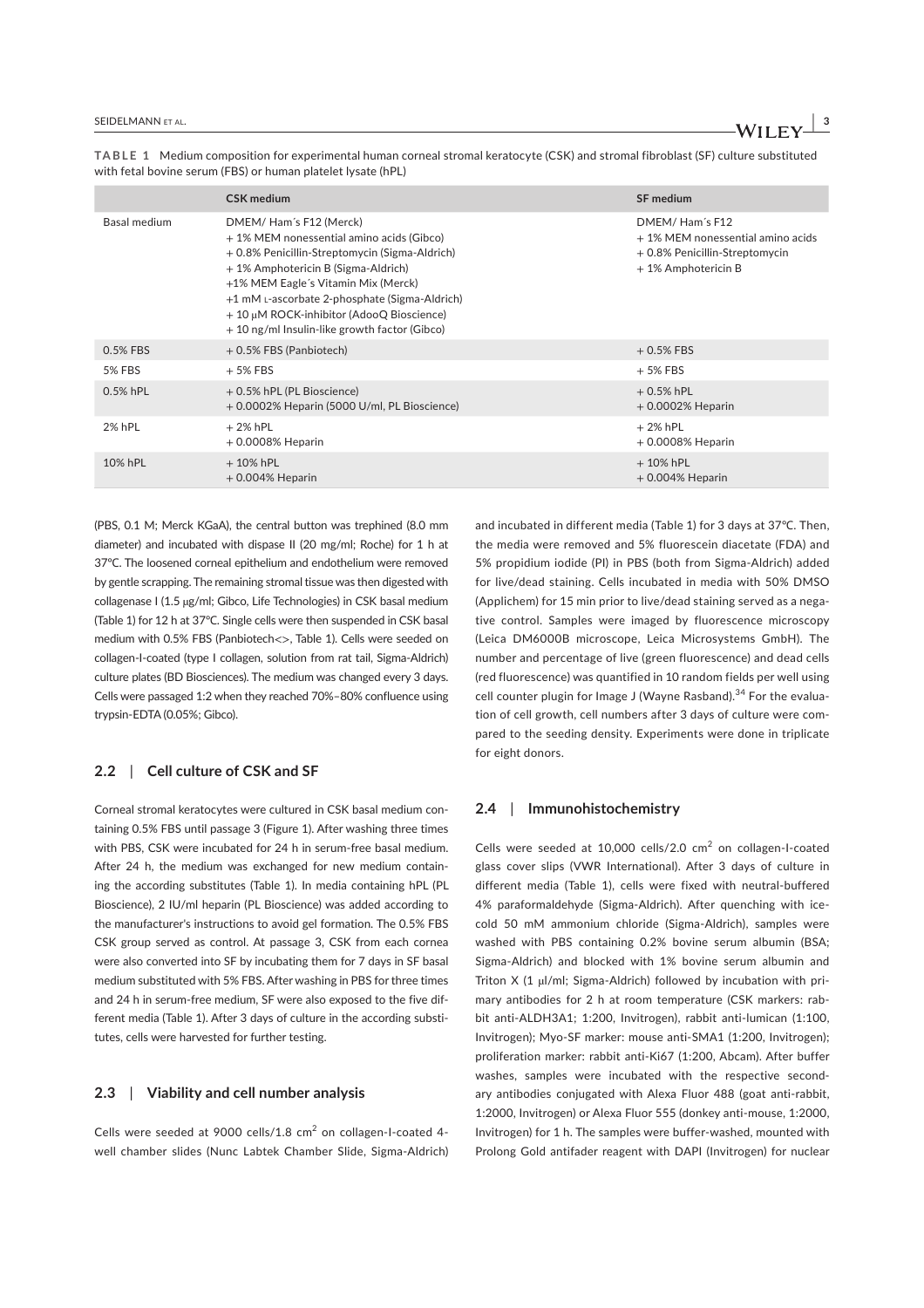

**FIGURE 1** Experimental flow of this study, with the aim to find a xeno-free alternative to fetal bovine serum (FBS) for the culture of primary human corneal stromal keratocytes (CSK) and stromal fibroblasts (SF). CSK were isolated from 22 donor corneas. CSK have a dendritic phenotype and express characteristic markers, for example aldehyde dehydrogenase family 3 member A1 (ALDH3A1+), keratocan (KERA+) or lumican (LUM+). CSK were expanded in 0.5% FBS for three passages. At passage 3, 50% of cells were incubated for 7 days in 5% FBS, to generate SF. SF are crucial for corneal wound healing. They have a spindle-cell morphology and lose CSK marker expression (ALDH3A1−, KERA−, LUM−). After keeping these CSK and SF for 24 h in serum-free media, they were then exposed to media containing different levels of FBS or human platelet lysate (hPL) for 3 days. The cells were then analysed for viability, proliferation, and marker expression.

contrast staining and visualized by fluorescence microscopy (Leica DM6000B microscope, Leica Microsystems GmbH) and Diskus Viewer 4.8 (Hilgers Technisches Büro e. K.). To quantify cell proliferation, the Ki67+ fraction was counted in 10 random fields per slide using cell counter plugin for Image J.<sup>34</sup> Experiments were done in triplicate for eight donors.

#### **2.5**  | **Real-time polymerase chain reaction**

Cells were seeded at 47,000 cells/9.5  $\text{cm}^2$  on collagen-I-coated 6well plates (Corning, New York, USA) and incubated in different media (Table 1) for 3 days at 37℃. Total RNA from cultured cells was extracted using RNeasy Mini Kit (Qiagen) according to the manufacturer's protocol. Reverse transcription was carried out with the Reverse Transcription System (Promega). Alterations in gene expression were analysed by quantitative real-time PCR (RT-PCR) using the LightCycler FastStart DNA Master SYBR Green I kit (Roche) with the LightCycler 1.2 (Roche). Samples were run in duplicate using the following primers (Table S1): glyceraldehyde-3-phosphate dehydrogenase (GAPDH), aldehyde dehydrogenase family 3 member A1 (ALDH3A1), collagen 8A2 (Col8A2), lumican (LUM) and α-smooth muscle actin (SMA). Relative fold changes in gene expression were analysed using the comparative CT (2<sup>−∆∆C</sup>τ) method for 10 different donors.<sup>35</sup> Relative fold changes were calculated to the reference of CSK 0.5% FBS.

# **2.6**  | **Quantification of growth factors in FBS and hPL**

Enzyme-linked immunosorbent assays (ELISA) were performed according to the manufacturer´s protocol to determine the amount of basic fibroblast growth factor (bFGF; RayBio Human bFGF ELISA Kit; RayBiotech), hepatocyte growth factor (HGF; RayBio Human HGF ELISA Kit; RayBiotech) and TGF-β1 (EIA Kit; Enzo Life Sciences) in our FBS and hPL. Tests were run in triplicate and serial dilutions for five different batches of FBS and hPL.

# **2.7**  | **Statistical analysis**

All data were expressed as mean  $\pm$  standard deviation (SD). Statistical analyses were performed with SPSS version 22.0 (IBM). Mann-Whitney *U* or Wilcoxon rank-sum tests were used to compare cell viability, cell numbers, proliferation rates, gene ratios and growth factor levels. A *p* value ≤0.05 was considered statistically significant.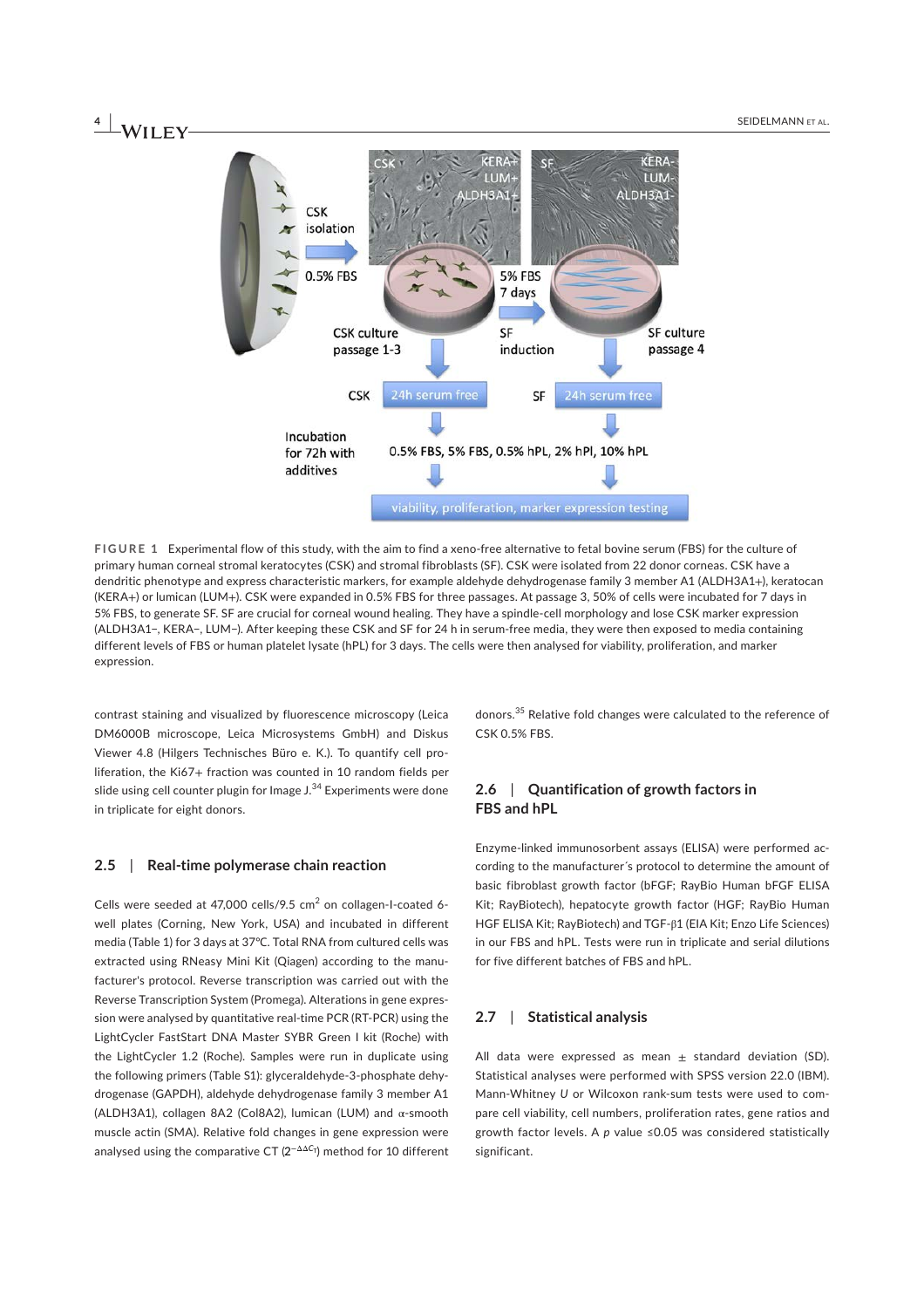# **3**  | **RESULTS**

# **3.1**  | **Viability and cell morphology analysis**

Viability analysis of CSK via FDA/PI staining showed high viability rates in all groups and containment of typical dendritic morphology in 0.5% FBS, 0.5% and 2% hPL (Figure 2A). 5% FBS CSK showed a fibroblastic appearance, and 10% hPL led to a spider web-like arrangement of CSK. Viability rates of CSK 0.5% hPL (99.56  $\pm$  0.31%,  $p = 0.010$ , 2% hPL (99.65  $\pm$  0.46%,  $p = 0.012$ ) and CSK 10% hPL (99.77  $\pm$  0.388%,  $p = 0.001$ ) were significantly higher compared to the reference of CSK 0.5% FBS (98.49  $\pm$  0.89%; Figure 3A, Table S2).

Stromal fibroblasts showed high viability in all tested groups without significant differences (Figures 2B and 3A, Table S3). 10% hPL SF also showed a spider web-like arrangement of cells.

### **3.2**  | **Cell number and proliferation analysis**

Corneal stromal keratocytes showed significantly higher cell numbers after 3 days of incubation in media containing 2% hPL (156.8  $\pm$  48.7/ mm<sup>2</sup>,  $p = 0.011$ ; Figure 3B, Table S2) and 10% hPL (168.1  $\pm$  52.6/mm<sup>2</sup>,  $p = 0.004$ ), compared to the CSK 0.5% FBS (75.9  $\pm$  20.0/mm<sup>2</sup>) control. The other groups did not differ significantly from the reference.

Cell numbers were significantly higher in SF 10% hPL (233.4  $\pm$  71.8,  $p = 0.009$ , Figure 3B, Table S3) compared to the SF 0.5% FBS  $(106.9 + 45.3)$  control group. Cell numbers of SF 5% FBS, SF 0.5% hPL and SF 2% hPL showed no significant difference compared to the control.

For CSK, the Ki67+ fraction did not differ between CSK 0.5% hPL  $(18.21 \pm 6.51\%, p = 0.327,$  Figure 3C and 4A (fourth row), Table S2) and the CSK 0.5% FBS control (11.18  $\pm$  6.08%). In all other CSK groups the Ki67+ fraction was significantly higher compared to the control.

For SF, the Ki67+ fraction was significantly higher in all groups compared to SF 0.5% FBS (SF 5% FBS  $[49.59 \pm 1.38$ %,  $p = 0.024$ ], SF 2% hPL [62.77 ± 4.31%, *p* = 0.012] SF 10% hPL [66.61 ± 2.68%, *p* < 0.001]), apart from SF 0.5% hPL (43.42 ± 2.27%, *p* = 0.911 Figure 3C and 4B (fourth row), Table S3).

#### **3.3**  | **Immunohistochemistry**

Corneal stromal keratocytes showed a positive expression of LUM in CSK 0.5% FBS, 0.5% hPL and 2% hPL. LUM was poorly expressed in CSK 5% FBS and 10% hPL (Figure 4A, top row).

No SMA expression was detected in any CSK group (Figure 4A, second row).

ALDH3A1 was highly expressed in CSK 0.5% FBS and in 0.5% hPL. Low expression was seen in 2% hPL. In CSK 5% FBS and 10% hPL no expression of ALDH3A1 was detected (Figure 4A, third row).

Immunohistochemistry staining of SF showed a weak expression of LUM in SF 0.5% FBS, SF 0.5% hPL and SF 2% hPL. No expression was seen in SF 5% FBS and SF 10% hPL (Figure 4B, top row).



**FIGURE 2** Fluorescein diacetate (FDA) and propidium iodide (PI) staining based viability analysis of corneal stromal keratocytes (CSK; A) and stromal fibroblasts (SF; B) incubated in media containing 0.5% fetal bovine serum (FBS), 5% FBS, 0.5% human platelet lysate (hPL), 2% hPL and 10% hPL for 3 days. Green cells are alive, red cells dead. Scale bars: 200 μm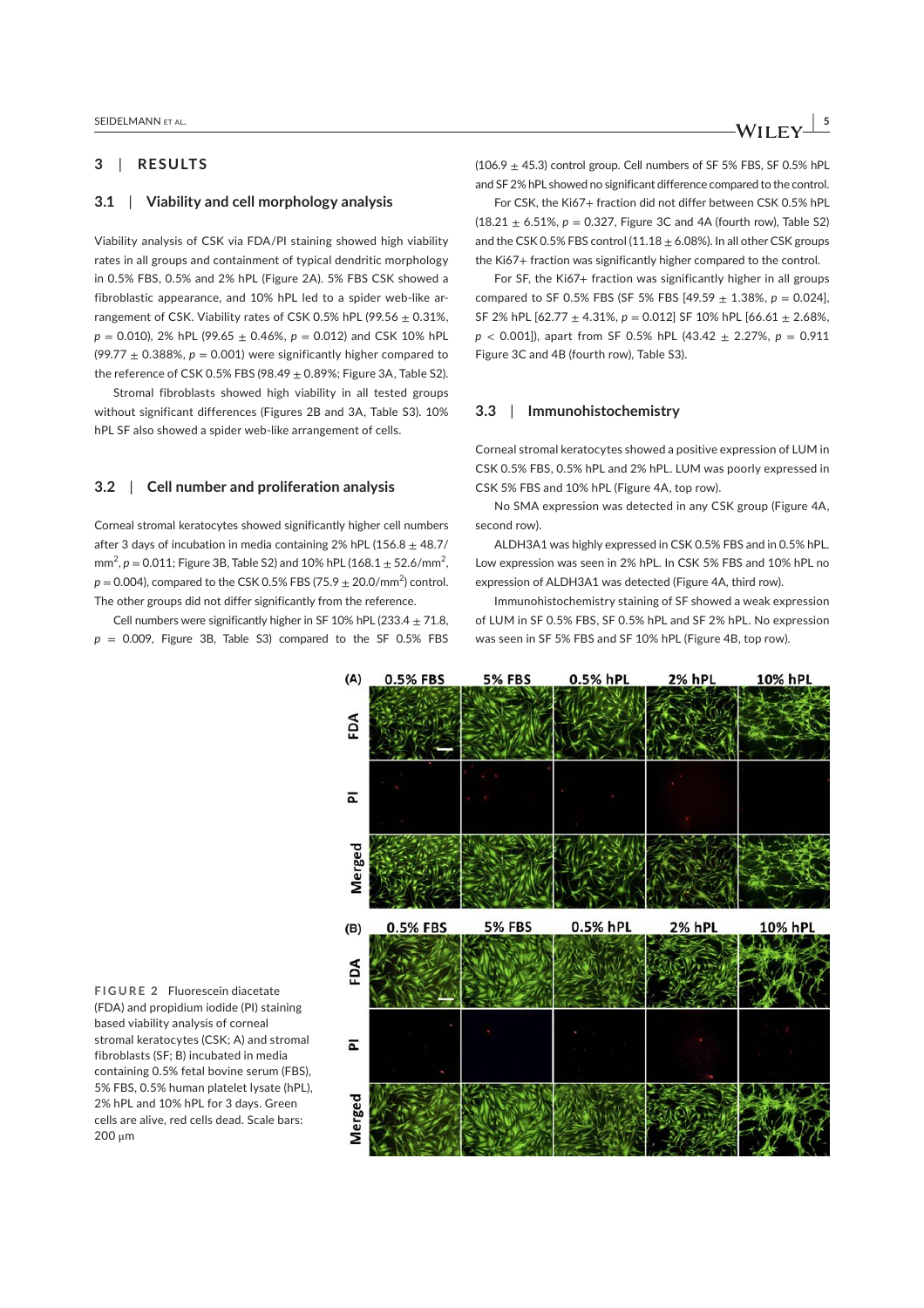

**FIGURE 3** (A) Percentage of viable cells, (B) cell numbers and (C) percentage of Ki67+ corneal stromal keratocytes (CSK) and stromal fibroblasts (SF) after incubation in media containing 0.5% fetal bovine serum (FBS), 5% FBS, 0.5% human platelet lysate (hPL), 2% hPL and 10% hPL for 3 days. Differences were compared to the reference of 0.5% FBS CSK for CSK (\**p* ≤ 0.05, \*\**p* ≤ 0.01, \*\*\**p* ≤ 0.001) and 0.5% FBS SF for SF (# *p* ≤ 0.05, ##*p* ≤ 0.01, ###*p* ≤ 0.001)

α-Smooth muscle actin staining revealed a strong expression in SF 5% FBS, a weaker expression in SF 0.5% FBS and 0.5% hPL, marginal expression in 2% hPL and no staining in 10% hPL (Figure 4B, second row).

ALDH3A1 was weakly expressed in SF 0.5% FBS and SF 0.5% hPL. No expression was seen in SF 5% FBS, SF 2% hPL and SF 10% hPL (Figure 4B, third row).

# **3.4**  | **RT-PCR**

#### SF induction

Corneal stromal keratocytes were transformed to SF by culturing them for 7 days in 5% FBS medium. The transformation was verified by comparing the relative gene expression between CSK 0.5% FBS and the SF. SF showed a significant decrease in the expression of CSK markers ALDH3A1 (0.37 ± 0.11, *p* = 0.020, Figure 5, Table S2), LUM  $(0.11 \pm 0.03, p = 0.007)$  and Col8A2  $(0.488 \pm 0.426, p = 0.027)$  and a significant increase in the Myo-SF marker SMA  $(4.29 \pm 1.14, p = 0.010)$ .

# Effects of hPL and FBS on CSK

Comparing the relative gene expression of 0.5% FBS CSK to the rest of the CSK group, the CSK markers Col8A2 and ALDH3A1 were significantly decreased in CSK 5% FBS (Col8A2: 0.36 ± 0.26, *p* = 0.006, ALDH3A1: 0.14 ± 0.09, *p* < 0.001, Figure 6, Table S2), CSK 2% hPL (Col8A2: 0.20 ± 0.20, *p* = 0.001, ALDH3A1: 0.16 ± 0.12, *p* < 0.001) and CSK 10% hPL (Col8A2: 0.19 ± 0.11, *p* = 0.001, ALH3A1: 0.21 ± 0.19, *p* < 0.001). No significant differences were seen between CSK 0.5% hPL (Col8A2: 0.90 ± 0.53, *p* = 0.745, ALDH3A1: 1.15 ± 0.55, *p* = 0.527) and CSK 0.5% FBS (Col8A2:  $1.00 \pm 0.425$ , ALDH3A1:  $1.00 \pm 0.38$ ).

Lumican expression was significantly decreased in CSK 5% FBS  $(0.10 + 0.04, p < 0.001)$ , CSK 2% hPL  $(0.44 + 0.24, p = 0.007)$  and CSK 10% hPL (0.09 ± 0.09, *p* < 0.001) compared to the CSK 0.5% FBS control (1.00  $\pm$  0.39). No significant differences were seen between CSK 0.5% hPL  $(1.21 \pm 0.47, p = 0.339)$  and CSK 0.5% FBS  $(1.00 \pm 0.39)$ .

An increased SMA expression was detected in CSK 5% FBS (1.74  $\pm$  0.36,  $p = 0.003$ ). No significant differences occurred between CSK 0.5% FBS, CSK 0.5% hPL and CSK 2% hPL. CSK 10% hPL had a significantly lower SMA expression  $(0.66 \pm 0.16, p = 0.014)$ .

#### Marker expression of SF compared to CSK

Comparing the relative gene expression of the SF group to 0.5% FBS CSK, a significantly lower expression of Col8A2 and ALDH3A1 was detected in all SF apart from SF 0.5% hPL (Col8A2:  $0.58 \pm 0.56$ , *p* = 0.112, ALDH3A1: 0.78 ± 0.19, *p* = 0.127; Figure 6, Table S3). All SF groups showed a significantly lower expression of LUM in comparison to the 0.5% FBS CSK control. Expression of SMA was significantly elevated in all SF groups except for SF 10% hPL (1.16  $\pm$  0.38,  $p = 0.332$ ) in comparison to the 0.5% FBS CSK control.

### **3.5**  | **ELISA**

Via ELISA a bFGF content of 0.067  $\pm$  0.017 ng/ml was found in our hPL solutions. In our FBS solutions bFGF was not detectable (Table 2). The HGF content of our hPL solutions was  $1.074 \pm 0.050$  ng/ml. HGF was not detectable in our FBS solutions. The amount of TGF-β1 was significantly higher in our hPL  $(1.861 \pm 0.231 \text{ ng/ml}, p < 0.001)$ compared to our FBS solutions (0.015  $\pm$  0.010 ng/ml).

# **4**  | **DISCUSSION**

In this study, we investigated the suitability of hPL as a replacement for FBS for the xeno-free culture of primary human CSK and SF. We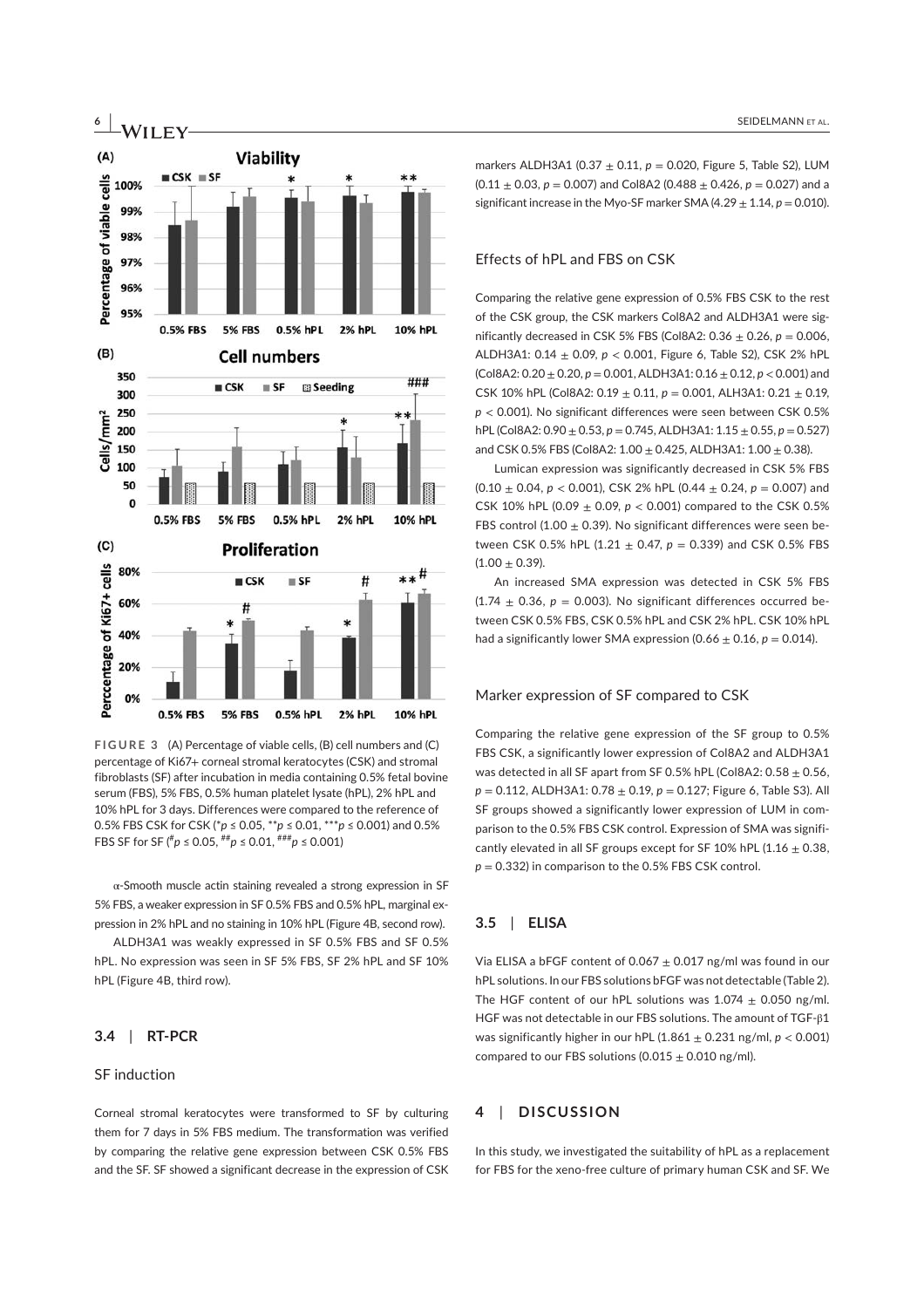**FIGURE 4** Immunohistochemistry staining of corneal stromal keratocytes (CSK; A) and stromal fibroblasts (SF; B) for CSK markers lumican (LUM) and aldehyde dehydrogenase family 3 member A1 (ALDH3A1), Myo-SF marker α-smooth muscle actin (SMA), and proliferation marker Ki67 after 3 days of incubation in media containing 0.5% fetal bovine serum (FBS), 5% FBS, 0.5% human platelet lysate (hPL), 2% hPL and 10% hPL. Scale bars: 100 μm



reliably induced SF conversion by incubating CSK for 7 days in 5% FBS medium, which decreased CSK marker expression and induced SMA. We found a high survival (98%–100%) with both supplements in CSK and SF. Cell numbers and Ki67+ ratios increased with higher fractions of hPL and FBS in CSK and SF. We detected a loss in CSK marker expression (ALDH3A1, LUM and Col8A2) with higher fractions of FBS and hPL in CSK and SF. The expression of the Myo-SF marker SMA increased with larger amounts of FBS but decreased with incremental hPL substitution in both cell types, implying an antifibrotic effect of hPL. Immunohistochemistry confirmed the RT-PCR findings. bFGF and HGF were only found in our hPL and could be responsible for suppressing the Myo-SF conversion.

For SF induction we incubated CSK in media containing 5% FBS for 7 days. Reliable SF conversion with this protocol has been shown before by Yam et al.<sup>3</sup>

Unfortunately, there is no characteristic marker for corneal SF, as for example CSK (ie ALDH3A1, LUM, Col8A2).<sup>15,17,36</sup> Collagen VIII (Col8) in context of the cornea is usually associated with the Descemet membrane and corneal endothelial cells/disease.<sup>37</sup> Nevertheless, Col8 is also expressed in the central corneal stroma.<sup>38</sup> and Col8A2 by CSK.<sup>39</sup> We previously demonstrated, that Col8A2 expression is higher in CSK than in SF, and can be used to differentiate between the two.<sup>17</sup>

The conversion of CSK to SF is usually described by a loss of typical CSK markers, and the expression of unspecific fibroblastic cell markers such as Thy-1 membrane glycoprotein (Thy-1/CD90), fibronectin or tenascin  $C^{11,14,36,40-42}$  Stimulated by TGF- $\beta$ 1, corneal SF can further transform to SMA expressing Myo-SF, one of the most important processes in corneal fibrosis (scarring).43,44 The biological effects of TGF-β1 in the cornea have been shown to follow SMAD-dependent as well as SMAD-independent signalling pathways depending upon cellular responses and microenvironments.<sup>45</sup> The complex process of corneal scarring to date is still not fully understood.<sup>45</sup> In this study, we confirmed Myo-SF induction via elevation of SMA expression and loss of the CSK markers LUM, ALDH3A1 and Col8A2.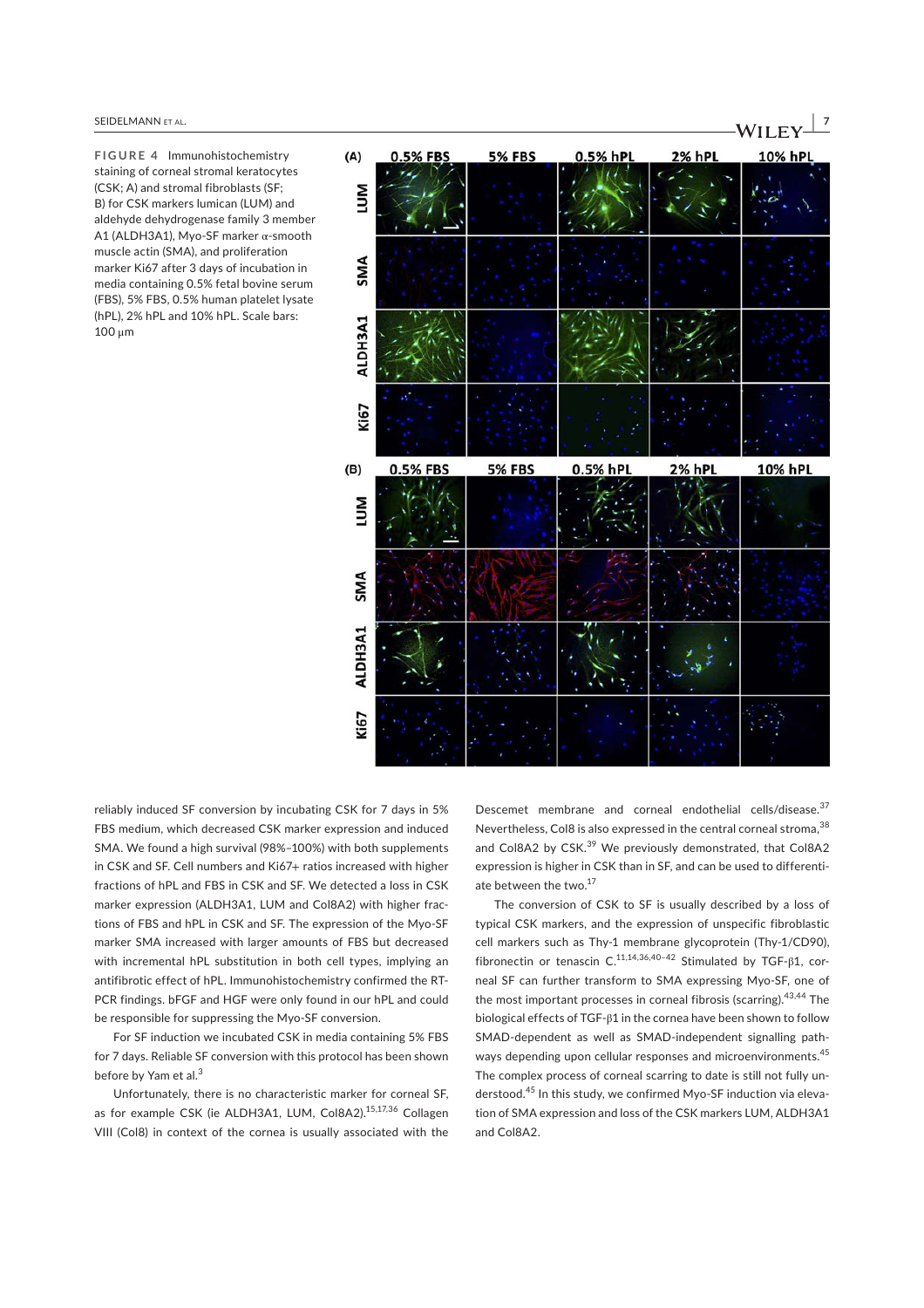Overall, we found very high viability rates for SF and CSK in hPL and FBS after a culture period of 3 days, indicating no toxicity of these components.

This is the first study investigating the effect of hPL on the cell viability of human CSK and SF. However, hPL has proven to support viability in other corneal cell lines.

Thieme et al. used 5% FBS and 0.02% hPL for the expansion of primary human corneal endothelial cells. With a colorimetric metabolic activity assay, they found comparable viabilities in both groups for incubation times up to 25 days.<sup>46</sup>

Brejchova et al.<sup>47</sup> detected similar quantities of apoptotic cells (1%–3%; TUNEL) in primary human limbal epithelial cells cultured in either 10% hPL or 10% FBS substituted media for 2–4 weeks.

In our study, cell numbers and proliferation rates of SF and CSK increased with higher fractions of hPL and FBS.



**FIGURE 5** Comparison of gene expression by RT-PCR for aldehyde dehydrogenase family 3 member A1 (ALDH3A1), collagen 8A2 (Col8A2), lumican (LUM) and α-smooth muscle actin (SMA) of corneal stromal keratocytes (CSK) in 0.5% FBS compared to stromal fibroblasts (SF) incubated in 5% FBS for 7 days. Gene ratios are shown as relative fold changes to the CSK 0.5% FBS control. Differences are indicated by \**p* ≤ 0.05, \*\**p* ≤ 0.01

For primary human CSK, Yam et al. found a mitotic index (MI) of 0.6  $\pm$  0.5% in 0.5% FBS, as well as 2.4  $\pm$  1.6% in 2% FBS at 6 days of culture.<sup>17</sup> In agreement, we also found higher CSK Ki67+ rates in 5% FBS (35.29  $\pm$  5.95%) compared to 0.5% FBS (11.18  $\pm$  6.08%) after 3 days of culture. Ki67 is a nuclear proliferation factor expressed at all stages of the cell cycle except G0.<sup>48</sup> Therefore, Ki67+ fractions are generally higher than the MI; however, the difference varies depending on cell type.<sup>49-51</sup>

Liliensiek et al. $^{52}$  incubated primary human SF in 10% FBS for a period of 5 days. They found an increment in cell number of 235%– 258%. We saw an increment in our SF population in 5% FBS of ~270% over 3 days of culture. We deliberately seeded our cells at a density that enabled free proliferation. Liliensiek et al.<sup>52</sup> used a seeding density twice as high as our seeding density, which could have caused contact inhibition. In addition they used primary human stromal cells for their experiments straight after isolation, which were most likely closer to a CSK than SF phenotype and CSK proliferate slower even in 5% FBS, which we also saw in our experiments.

This is the first study investigating the influence of different fractions of hPL on the proliferation of primary human CSK and SF.

Mathyssen et al. examined the population doubling time of hMSC derived from the corneal stroma incubated in media supplemented with 2.5% hPL, 5% hPL and 10% hPL or 2.5% FBS, 5% FBS and 10% FBS. Doubling times decreased with elevated fractions of hPL and FBS, which is consistent with our findings. Mathyssen et al.<sup>53</sup> found that 10% hPL induced the shortest doubling times of all. Similarly, our cell numbers were the highest with 10% hPL. However, we did not investigate 10% FBS and CSK, being mature cells, differ substantially from hMSC, which demonstrated osteogenic, chondrogenic and adipogenic capacity in this study.<sup>53</sup> FBS and hPL are rich in growth factors, but hPL is inherently richer in growth factors from the platelet fraction, which are known to enhance cell proliferation.<sup>22</sup> This explains higher cell proliferation in hPL than in respective amounts of FBS.



**FIGURE 6** Comparison of gene expression by RT-PCR for aldehyde dehydrogenase family 3 member A1 (ALDH3A1), collagen 8A2 (Col8A2), lumican (LUM) and α-smooth muscle actin (SMA) in corneal stromal keratocytes (CSK) and stromal fibroblasts (SF) after incubation in media supplemented with 0.5% fetal bovine serum (FBS), 5% FBS, 0.5% human platelet lysate (hPL), 2% hPL and 10% hPL for 3 days. Differences were compared to the reference of 0.5% FBS CSK ( $\phi$  ≤ 0.05, \*\* $p \le 0.01$ , \*\*\* $p \le 0.001$ )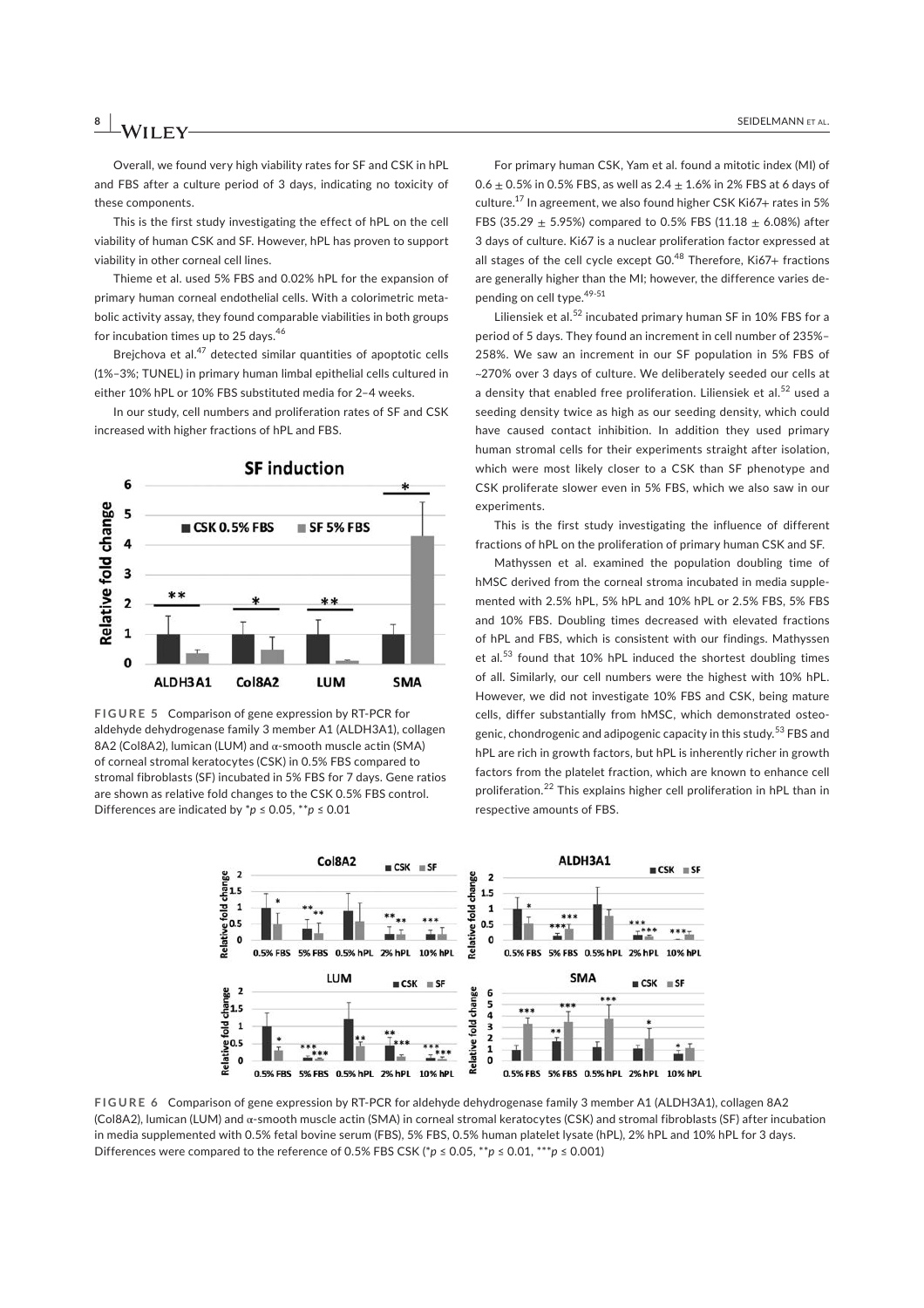| <b>SEIDE</b><br>ANN<br>AL | - 79  |
|---------------------------|-------|
|                           | $  -$ |

|         |                                                                                                                                                                                                                                                                                |                                                                                                                                                                                | Growth factor levels in our hPL solutions | Growth factor levels in our FBS solutions |
|---------|--------------------------------------------------------------------------------------------------------------------------------------------------------------------------------------------------------------------------------------------------------------------------------|--------------------------------------------------------------------------------------------------------------------------------------------------------------------------------|-------------------------------------------|-------------------------------------------|
|         | Growth factor levels of hPL in literature                                                                                                                                                                                                                                      | Growth factor levels of FBS in literature                                                                                                                                      | measured by ELISA                         | measured by ELISA                         |
| TGF-81  | $768.900 \pm 395.000$ ng/ml <sup>73</sup><br>$129.626 \pm 73.952$ ng/ml <sup>72</sup><br>$50.838 \pm 5.553$ ng/ml <sup>29</sup><br>$50 - 300$ ng/ml <sup>71</sup>                                                                                                              | $6.210 \pm 1.147$ ng/ml <sup>72</sup><br>$1.270$ ng/ml <sup>74</sup><br>Detectable <sup>75</sup>                                                                               | $1.861 \pm 0.231$ ng/ml                   | $0.015 \pm 0.01$ ng/ml                    |
| bFGF    | $14.134 \pm 0.142$ ng/ml <sup>78</sup><br>$0.064 \pm 0.009$ ng/ml <sup>76</sup><br>$0.092 \pm 0.036$ ng/ml <sup>29</sup><br>$0.092 \pm 0.058$ ng/ml <sup>72</sup><br>$1.960 \pm 1.360$ ng/ml <sup>73</sup><br>$0.190 \pm 0.014$ ng/ml <sup>77</sup><br>$0.1 - 5$ ng/m $1^{71}$ | $0.025 \pm 0.003$ ng/ml <sup>76</sup><br>$0.003 \pm 0.000$ ng/ml <sup>29</sup><br>$3.697 \pm 0.006$ ng/ml <sup>78</sup><br>$1 - 100$ ng/m $1^{79}$<br>Detectable <sup>75</sup> | $0.067 \pm 0.017$ ng/ml                   | Not detectable                            |
| SH<br>H | $1.550 \pm 0.530$ ng/ml <sup>73</sup><br>$0.533 \pm 0.131$ ng/ml <sup>72</sup><br>$0.1 - 2 \text{ ng/m}$ <sup>71</sup>                                                                                                                                                         | Not detectable <sup>75</sup><br>Small amounts <sup>79</sup><br>$0.000$ ng/ml <sup>74</sup>                                                                                     | $1.071 \pm 0.050$ ng/ml                   | Not detectable                            |
|         |                                                                                                                                                                                                                                                                                |                                                                                                                                                                                |                                           |                                           |

The desirable increment in cell proliferation with increasing fractions of FBS and hPL in CSK and SF came at the price of a decreasing CSK marker expression. CSK are crucial cells for the homeostasis, transparency and biomechanical stability of the corneal stroma.<sup>54</sup> Hence, it is of outmost importance for future applications in CSK research, tissue engineering and cell therapy to maintain their crucial characteristics and expression patterns.<sup>1</sup>

The risk of CSK transformation with higher proliferation rates was previously shown by Jester et al.<sup>55,56</sup> and attributed to TGF- $\beta$ 1 induced changes in gene expression patterns.

Different approaches have been investigated to ex vivo, pharmacologically impede Myo-SF conversion through, for example proliferator-activated receptor gamma (PPARγ) ligands that downregulate TGF-ß1 induced ß-catenin signalling through p38 MAPK inhibition in corneal fibroblasts.57,58

However, the only known method to preserve CSK characteristics during culture ex vivo to date is the usage of very low growth factor substitution.

This approach was initially suggested by Yam et al. applying a two media culture protocol switching between 0.5% FBS for propagation and 0% FBS for CSK stabilization.<sup>17</sup>

His results agree with our findings and in addition to FBS also apply for hPL, as we were able to demonstrate.

Interestingly, we detected that the expression of the Myo-SF marker SMA increased with higher amounts of FBS but decreased with incremental hPL substitution in both cell types. We conducted a literature research paired with ELISAs (Table 2) and found differences in the content of crucial cytokines in both supplements as a possible explanation.

TGF-β1 is known to transform primary CSK and immortalized corneal fibroblasts into Myo-SF.<sup>59,60</sup> Interestingly, we found a higher amount of TGF-β1 in our hPL solutions than in our FBS solutions, which agrees with the literature (Table 2) and would imply incremental SMA expression with higher hPL substitution.

A possible explanation for these contradictory findings is the higher amount of HGF and bFGF in hPL compared to FBS, described in the literature and detected by us via ELISA (Table 2). HGF is known to counteract the TGF-β signalling pathway, via Smad7 activation and Smad2 inhibition.<sup>61</sup> Therefore, HGF has been shown to impede Myo-SF conversion, even in the presence of TGF-β1, in human SF after 24 h of incubation. $^{60}$ 

Maltseva et al. induced a Myo-SF phenotype in primary rabbit CSK via incubation with 0.25–1 ng/ml TGF-β1 and found that 20 ng/ ml bFGF plus 5 µg/ml heparin promoted the SF phenotype by reversing the SMA expression of Myo-SF after 3 days of incubation.<sup>62</sup>

Jester et al. incubated primary rabbit CSK with 10 ng/ml bFGF and found a fibroblast like phenotype but negative SMA immunohistochemistry after 7 days of culture.<sup>59</sup>

Anitua et al.<sup>63</sup> tested the effect of 20% PRGF on TGF-β1-induced myofibroblasts generated from human conjunctival fibroblasts and SF after four passages in 2% FBS. They also found PRGF to inhibit the myofibroblast conversion and attributed it to its rich content in bFGF. However, they did not compare different fractions of PRGF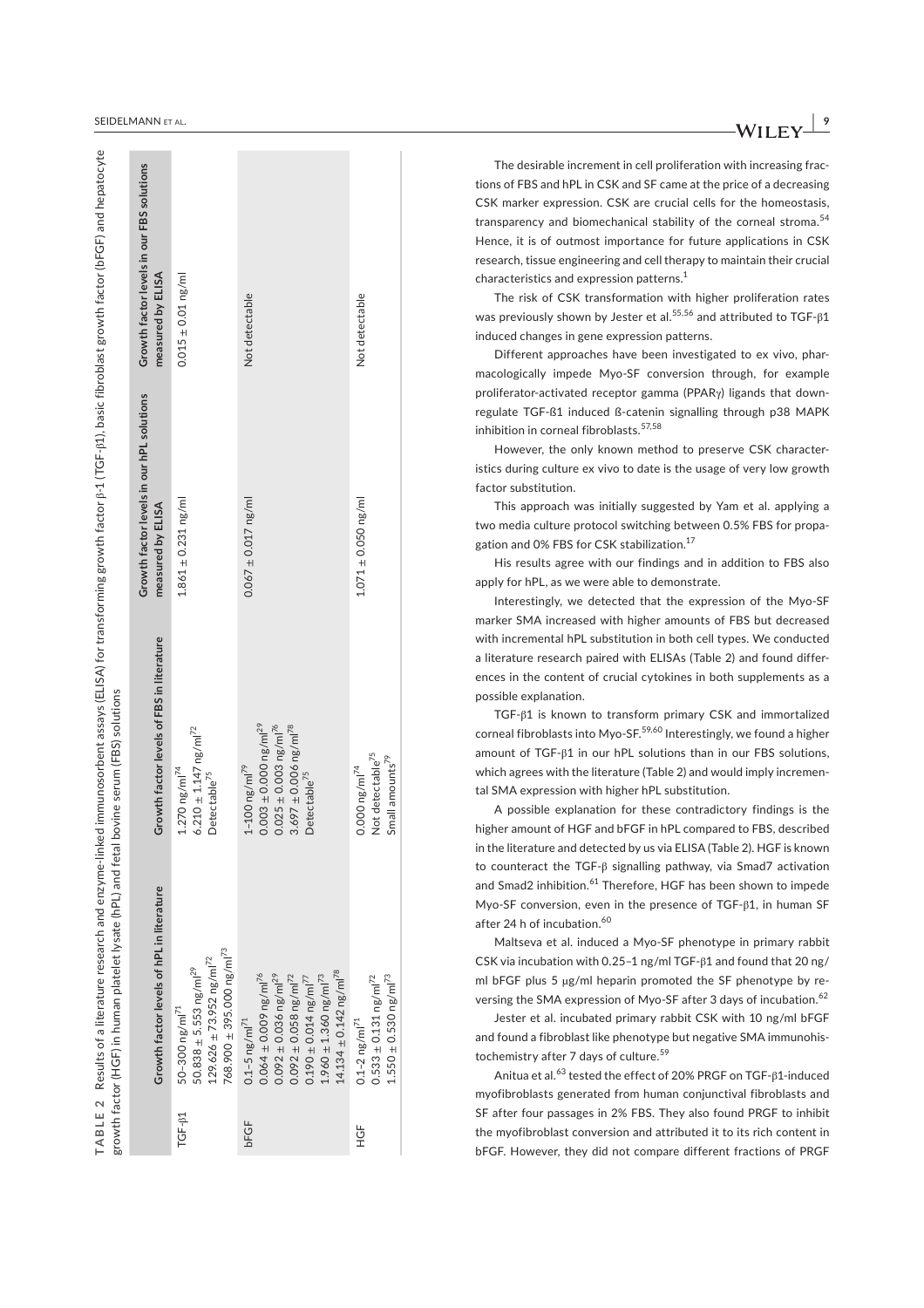# **10 A**/**II EV SEIDELMANN ET AL.**

and FBS, evaluate the content in HGF, nor did they evaluate the alterations in typical CSK markers.<sup>63</sup>

Nevertheless, our findings are limited by the high lot-to-lot variation in FBS and hPL supplements (Table  $2$ ).<sup>22</sup> Future studies are needed to replicate our findings with other hPL/FBS sources. In addition, the possible antifibrotic effect of hPL needs to undergo further extensive verification in different cell and animal models.

The fate of SF and particularly Myo-SF after corneal wound healing remain controversial with differences between in vivo and in vitro studies. In vivo, the development of mature vimentin+, SMA+, desmin+ (VAD+) corneal Myo-SF in rabbits after epithelial-stromal injury took two to four weeks. $64,65$  In humans, this development is believed to take one to four months, based on the time until visible scarring after corneal lacerations or high-correction photorefractive keratectomy.<sup>66</sup> Once the basement membranes (BMs) are fully regenerated, TGF-β and PDGF entry into the corneal stroma decreases and the mature Myo-SF, that are dependent on ongoing sufficient levels of TGF- $\beta$ , are believed to undergo apoptosis.<sup>67,68</sup>

However, in vitro studies have demonstrated a decrease in SMA expression, and thereby a re-differentiation of Myo-SF to SF, in lung fibroblasts through prostaglandin E2 and  $MyoD,$ <sup>69,70</sup> in rabbit corneal SF through FGF,<sup>62</sup> and in human corneal SF and conjunctival fibroblasts through PRGF.<sup>7,63</sup> Similarly, we saw a reduction in SMA expression in our SF (7 day induction) after 3 days of culture in 10% hPL.

However, these in vitro data have not yet been verified in vivo in human corneas and animal models rendered contradictory results. In rabbits, Etxebarria et al. found that PRGF treatment accelerated corneal wound healing. However, it also increased SMA expression in the anterior stroma. $31$  In addition, the Myo-SF tested in the in vitro studies, where most likely in early stages of their myo-differentiation and VAD+ characteristics were not verified. It remains therefore unclear, whether mature VAD + Myo-SF can be re-differentiated into SF. In addition, there is currently no data available, whether human Myo-SF and SF can be re-differentiated into functional CSK, which would be of immense interest for regenerative medicine. As our data show SMA expression was decreased in SF by 10% hPL, but typical CSK marker expression (LUM, ALDH3A1) did not increase, which indicates, in agreement with previous studies, the possibility to steer early Myo-SF towards a fibroblastic cell type with different components and blood products. However, a regression of these cells to genuine CSK seems highly improbable.<sup>7,62,63,69,70</sup> As introduced by Yam et al. in 2015,<sup>17</sup> primary human CSK can be propagated for six to eight passages ex vivo in a state referred to as "activated keratocytes" with very low (0.5%) FBS substitution, when returned to serum-free culture CSK-specific gene marker expression increased and morphology became more dendritic. Hence, to date, the expansion of CSK in culture has only been demonstrated with very low FBS<sup>17</sup> or hPL substitution (this study). When CSK are incubated with higher levels of FBS/hPL, they turn into SF and lose their CSK characteristics. As we demonstrated, even if they are transferred to very low FBS/hPL culture, SF do not return to CSK in terms of cell morphology and marker expression. Nevertheless, further studies are needed to evaluate the possibility of re-differentiation between the different stages of human corneal stromal cells in vitro and particularly in vivo and to further characterize these cells. Blood-derived products are of high interest for this question as they seem to contain crucial factors inhibiting myo-differentiation, such as FGF or HGF.

Interestingly, 3 days of culture in 10% hPL let to a spider web-like arrangement of cells, which has not been described before during the culture of CSK or SF with blood products. In a previous project, Anitua et al.<sup>7</sup> induced SF to Myo-SF with TGF- $\beta$ 1 stimulation, and showed that incubation in 20% PRGF for 3 days could reverse the SMA expression. While the DAPI staining is not ideal, these cells (Figure 5C, two columns to the right) $^7$  resemble the spider web-like arrangement of CSK and SF in 10% hPL, we detected. In a follow-up study, Anitua et al. incubated human SF and conjunctival fibroblasts with 20% PRGF for 72 h.<sup>63</sup> The recorded images do not show cells in a spider web-like arrangement; however, the utilized seeding densities and image scales could disguise such cell behaviour. Interestingly they found residual desmin and vimentin expression in 20% PRGF cultured SF, while SMA was not detectable. This could indicate, that in high dosage blood product cell culture the non-SMA members of the cytoskeletal family are of higher importance for cell arrangement.<sup>63</sup> In addition, Maltseva et al.<sup>62</sup> demonstrated that in cells from rabbit corneas SMA expression in Myo-SF can be suppressed by FGF. However, FGF-heparin (20 ng/ml FGF-2) treatment for 3 days also decreased cadherin and increased connexin 43 expression. The alterations in cell-cell interaction protein expression by FGF, which is found in blood products and hPL, could be another factor leading to changes in cell arrangement in high dosage blood product cell culture. As cells in our 10% hPL groups neither expressed SMA nor CSK markers, a pure fibroblastic character is most likely. Further studies are needed to characterize the alterations to cells occurring in high dosage blood product cell culture.

Considering all findings, we found that primary human CSK and SF can be cultured with xeno-free hPL. We propose 0.5% hPL as a suitable substitution in CSK culture, as this xeno-free component efficiently preserved CSK characteristics, with non-inferiority in terms of cell viability, cell number and proliferation in comparison to the established 0.5% FBS protocol. Unfortunately, the higher proliferation rates with incremental hPL substitution came at the price of CSK marker diminution and therefore seem unsuitable for the culture of this delicate cell type. hPL contains the antifibrotic HGF and bFGF, potentially suppressing Myo-SF conversion, which could be useful in its future application in corneal cell research and treatment but requires further investigation.

#### **ACKNOWLEDGEMENTS**

This work was supported by the Deutsche Ophthalmologische Gesellschaft (DOG)/German Ophthalmology Society and the Core Facility "Immunohistochemistry" of the Interdisciplinary Center for Clinical Research (IZKF) Aachen within the Faculty of Medicine at the RWTH Aachen University. The authors thank the Cornea Bank Aachen for supplying human corneas unsuitable for transplantation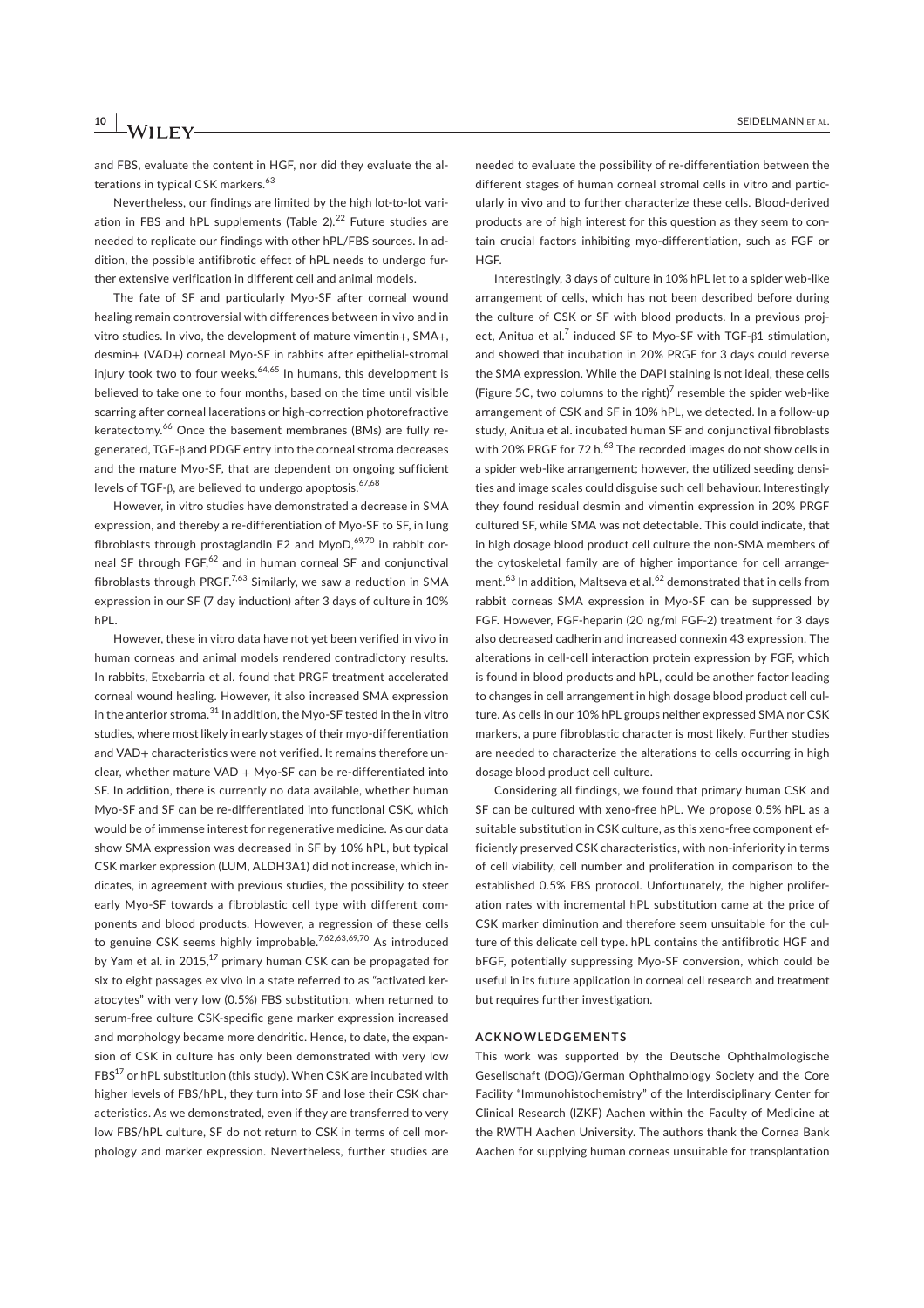for this study, as well as Antie Schiefer, Anna Dobias, and Anne Freialdenhoven for assisting in the laboratory work. Open Access funding enabled and organized by Projekt DEAL.

#### **CONFLICTS OF INTEREST**

The authors have no relevant financial or non-financial interests to disclose.

#### **AUTHOR CONTRIBUTIONS**

**Nina Seidelmann:** Conceptualization (lead); Data curation (lead); Formal analysis (lead); Funding acquisition (lead); Investigation (lead); Methodology (lead); Project administration (lead); Resources (lead); Software (lead); Supervision (lead); Validation (lead); Visualization (lead); Writing-original draft (lead). **Daniela F. Daniela Campos:** Conceptualization (equal); Data curation (equal); Investigation (equal); Methodology (equal); Supervision (equal); Writing-original draft (equal). **Malena Rohde:** Investigation (equal); Methodology (equal); Validation (equal). **Sandra Johnen:** Investigation (equal); Methodology (equal); Validation (equal). **Sabine Salla:** Investigation (supporting); Project administration (supporting); Resources (supporting); Validation (equal). **Gary Hin-Fai Yam:** Conceptualization (equal); Data curation (equal); Investigation (equal); Methodology (equal); Writing-original draft (equal). **Jodhbir S. Mehta:** Conceptualization (supporting); Supervision (supporting); Writing-original draft (supporting). **Peter Walter:** Conceptualization (supporting); Funding acquisition (equal); Project administration (equal); Resources (equal); Supervision (equal). **Matthias Fuest:** Conceptualization (lead); Data curation (lead); Formal analysis (lead); Funding acquisition (lead); Investigation (lead); Methodology (lead); Project administration (lead); Resources (lead); Software (lead); Supervision (lead); Validation (lead); Visualization (lead); Writingoriginal draft (lead).

### **DATA AVAILABILITY STATEMENT**

All data can be requested form the corresponding author.

#### **ORCID**

*Gary Hin-Fai Yam* https://orcid.org/0000-0002-8445-3669 *Matthias Fuest* https://orcid.org/0000-0002-0573-2599

# **REFERENCES**

- 1. Fuest M, Yam GH, Peh GS, Mehta JS. Advances in corneal cell therapy. *Regen Med*. 2016;11:601-615.
- 2. Fuest M, Yam GH-F, Mehta JS, Duarte Campos DF. Prospects and challenges of translational corneal bioprinting. *Bioengineering*. 2020;7(3):71.
- Yam G-F, Williams GP, Setiawan M, et al. Nerve regeneration by human corneal stromal keratocytes and stromal fibroblasts. *Sci Rep*. 2017;7:45396.
- 4. Yam G-F, Fuest M, Yusoff NZBM, et al. Safety and feasibility of intrastromal injection of cultivated human corneal stromal keratocytes as cell-based therapy for corneal opacities. *Invest Ophthalmol Vis Sci*. 2018;59:3340-3354.
- 5. Fuest M, Ang M, Htoon HM, Tan D, Mehta JS. Long-term visual outcomes comparing descemet stripping automated endothelial

keratoplasty and penetrating keratoplasty. *Am J Ophthalmol*. 2017;182:62-71.

- 6. Fuest M, Yam GH, Peh GS, Walter P, Plange N, Mehta JS. [Corneal cell therapy-an overview]. *Ophthalmologe*. 2017;114:705-715.
- 7. Anitua E, Sanchez M, Merayo-Lloves J, De la Fuente M, Muruzabal F, Orive G. Plasma rich in growth factors (PRGF-Endoret) stimulates proliferation and migration of primary keratocytes and conjunctival fibroblasts and inhibits and reverts TGF-beta1-induced myodifferentiation. *Invest Ophthalmol Vis Sci*. 2011;52:6066-6073.
- 8. Duarte Campos DF, Rohde M, Ross M, et al. Corneal bioprinting utilizing collagen-based bioinks and primary human keratocytes. *J Biomed Mater Res A*. 2019;107:1945-1953.
- 9. Bandeira F, Yam G-F, Fuest M, et al. Urea-de-epithelialized human amniotic membrane for ocular surface reconstruction. *Stem Cells Transl Med*. 2019;8:620-626.
- 10. Kruse M, Walter P, Bauer B, et al. Electro-spun Membranes as scaffolds for human corneal endothelial cells. *Curr Eye Res*. 2018;43:1-11.
- 11. Hertsenberg AJ, Shojaati G, Funderburgh ML, Mann MM, Du Y, Funderburgh JL. Corneal stromal stem cells reduce corneal scarring by mediating neutrophil infiltration after wounding. *PLoS One*. 2017;12:e0171712.
- 12. El Zarif M, Alió Del Barrio JL, Arnalich-Montiel F, De Miguel MP, Makdissy N, Alió JL. Corneal stroma regeneration: new approach for the treatment of cornea disease. *Asia Pac J Ophthalmol*. 2020;9:571-579.
- 13. Guo X, Hutcheon AE, Melotti SA, Zieske JD, Trinkaus-Randall V, Ruberti JW. Morphologic characterization of organized extracellular matrix deposition by ascorbic acid-stimulated human corneal fibroblasts. *Invest Ophthalmol Vis Sci*. 2007;48:4050-4060.
- 14. Pei Y, Sherry DM, McDermott AM. Thy-1 distinguishes human corneal fibroblasts and myofibroblasts from keratocytes. *Exp Eye Res*. 2004;79:705-712.
- 15. Yam G-F, Teo E-W, Setiawan M, et al. Postnatal periodontal ligament as a novel adult stem cell source for regenerative corneal cell therapy. *J Cell Mol Med*. 2018;22:3119-3132.
- 16. Campos DFD, Rohde M, Yam GH-F, Mehta J, Fuest M. Corneal bioprinting utilizing collagen-based bioinks and primary human keratocytes. *J Biomed Mater Res A* 2019;107(9):1945-1953.
- 17. Yam G-F, Yusoff NZBM, Kadaba A, et al. Ex vivo propagation of human corneal stromal "activated keratocytes" for tissue engineering. *Cell Transplant*. 2015;24:1845-1861.
- 18. Mackensen A, Drager R, Schlesier M, Mertelsmann R, Lindemann A. Presence of IgE antibodies to bovine serum albumin in a patient developing anaphylaxis after vaccination with human peptide-pulsed dendritic cells. *Cancer Immunol Immunother*. 2000;49:152-156.
- 19. Gregory CA, Reyes E, Whitney MJ, Spees JL. Enhanced engraftment of mesenchymal stem cells in a cutaneous wound model by culture in allogenic species-specific serum and administration in fibrin constructs. *Stem Cells*. 2006;24:2232-2243.
- 20. Selvaggi TA, Walker RE, Fleisher TA. Development of antibodies to fetal calf serum with arthus-like reactions in human immunodeficiency virus-infected patients given syngeneic lymphocyte infusions. *Blood*. 1997;89:776-779.
- 21. Tuschong L, Soenen SL, Blaese RM, Candotti F, Muul LM. Immune response to fetal calf serum by two adenosine deaminase-deficient patients after T cell gene therapy. *Hum Gene Ther*. 2002;13:1605-1610.
- 22. Hemeda H, Giebel B, Wagner W. Evaluation of human platelet lysate versus fetal bovine serum for culture of mesenchymal stromal cells. *Cytotherapy*. 2014;16:170-180.
- 23. Kirikae T, Tamura H, Hashizume M, et al. Endotoxin contamination in fetal bovine serum and its influence on tumor necrosis factor production by macrophage-like cells J774.1 cultured in the presence of the serum. *Int J Immunopharmacol*. 1997;19:255-262.
- 24. Commission E. Commission directive 2003/94/EC. *Off J Eur Union*. 2003;46:22-26.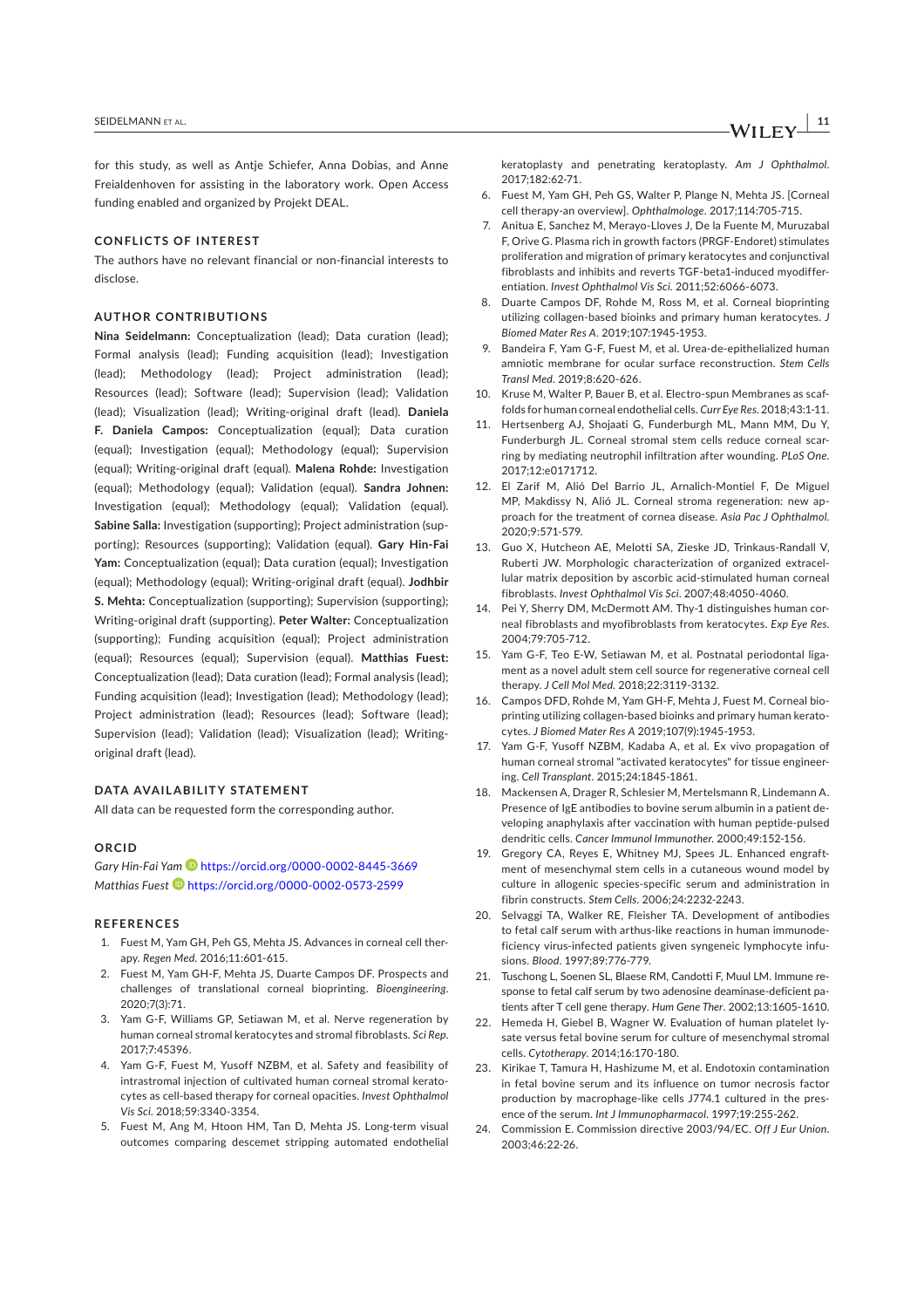# **12 <sup>|</sup>**  SEIDELMANN Et AL.

- 25. Klatte-Schulz F, Schmidt T, Uckert M, et al. Comparative analysis of different platelet lysates and platelet rich preparations to stimulate tendon cell biology: an in vitro study. *Int J Mol Sci*. 2018;19:212.
- 26. Rodrigues SV, Acharya AB, Thakur SL. An evaluation of plateletrich plasma without thrombin activation with or without anorganic bone mineral in the treatment of human periodontal intrabony defects. *Platelets*. 2011;22:353-360.
- 27. Boswell SG, Cole BJ, Sundman EA, Karas V, Fortier LA. Platelet-rich plasma: a milieu of bioactive factors. *Arthroscopy*. 2012;28:429-439.
- 28. Nishiyama K, Okudera T, Watanabe T, et al. Basic characteristics of plasma rich in growth factors (PRGF): blood cell components and biological effects. *Clin Exp Dent Res*. 2016;2:96-103.
- 29. Doucet C, Ernou I, Zhang Y, et al. Platelet lysates promote mesenchymal stem cell expansion: a safety substitute for animal serum in cell-based therapy applications. *J Cell Physiol*. 2005;205:228-236.
- 30. Schallmoser K, Strunk D. Preparation of pooled human platelet lysate (pHPL) as an efficient supplement for animal serum-free human stem cell cultures. *J Vis Exp*. 2009;(32):1523.
- 31. Etxebarria J, Sanz-Lázaro S, Hernáez-Moya R, et al. Serum from plasma rich in growth factors regenerates rabbit corneas by promoting cell proliferation, migration, differentiation, adhesion and limbal stemness. *Acta Ophthalmol*. 2017;95:e693-e705.
- 32. Vogel JP, Szalay K, Geiger F, Kramer M, Richter W, Kasten P. Platelet-rich plasma improves expansion of human mesenchymal stem cells and retains differentiation capacity and in vivo bone formation in calcium phosphate ceramics. *Platelets*. 2006;17:462-469.
- 33. Geremicca W, Fonte C, Vecchio S. Blood components for topical use in tissue regeneration: evaluation of corneal lesions treated with platelet lysate and considerations on repair mechanisms. *Blood Transfus*. 2010;8:107-112.
- 34. Schindelin J, Arganda-Carreras I, Frise E, et al. Fiji: an opensource platform for biological-image analysis. *Nat Methods*. 2012;9:676-682.
- 35. Schmittgen TD, Livak KJ. Analyzing real-time PCR data by the comparative C(T) method. *Nat Protoc*. 2008;3:1101-1108.
- 36. Funderburgh JL, Mann MM, Funderburgh ML. Keratocyte phenotype mediates proteoglycan structure: a role for fibroblasts in corneal fibrosis. *J Biol Chem*. 2003;278:45629-45637.
- 37. Gottsch JD, Zhang C, Sundin OH, Bell WR, Stark WJ, Green WR. Fuchs corneal dystrophy: aberrant collagen distribution in an L450W mutant of the COL8A2 gene. *Invest Ophthalmol Vis Sci*. 2005;46:4504-4511.
- 38. Liu Y, Huang HU, Sun G, et al. Gene expression profile of extracellular matrix and adhesion molecules in the human normal corneal stroma. *Curr Eye Res*. 2017;42:520-527.
- 39. Collin J, Queen R, Zerti D, et al. A single cell atlas of human cornea that defines its development, limbal progenitor cells and their interactions with the immune cells. *Ocul Surf*. 2021;21:279-298.
- 40. Gupta S, Martin LM, Sinha NR, et al. Role of inhibitor of differentiation 3 gene in cellular differentiation of human corneal stromal fibroblasts. *Mol Vis*. 2020;26:742-756.
- 41. Espana EM, Kawakita T, Liu CY, Tseng SC. CD-34 expression by cultured human keratocytes is downregulated during myofibroblast differentiation induced by TGF-beta1. *Invest Ophthalmol Vis Sci*. 2004;45:2985-2991.
- 42. Beales MP, Funderburgh JL, Jester JV, Hassell JR. Proteoglycan synthesis by bovine keratocytes and corneal fibroblasts: maintenance of the keratocyte phenotype in culture. *Invest Ophthalmol Vis Sci*. 1999;40:1658-1663.
- 43. Tandon A, Tovey JC, Sharma A, Gupta R, Mohan RR. Role of transforming growth factor Beta in corneal function, biology and pathology. *Curr Mol Med*. 2010;10:565-578.
- 44. Jester JV, Petroll WM, Barry PA, Cavanagh HD. Expression of alpha-smooth muscle (alpha-SM) actin during corneal stromal wound healing. *Invest Ophthalmol Vis Sci*. 1995;36:809-819.
- 45. Ljubimov AV, Saghizadeh M. Progress in corneal wound healing. *Prog Retin Eye Res*. 2015;49:17-45.
- 46. Thieme D, Reuland L, Lindl T, Kruse F, Fuchsluger T. Optimized human platelet lysate as novel basis for a serum-, xeno-, and additive-free corneal endothelial cell and tissue culture. *J Tissue Eng Regen Med*. 2018;12:557-564.
- 47. Brejchova K, Trosan P, Studeny P, et al. Characterization and comparison of human limbal explant cultures grown under defined and xeno-free conditions. *Exp Eye Res*. 2018;176:20-28.
- 48. Joyce NC, Meklir B, Joyce SJ, Zieske JD. Cell cycle protein expression and proliferative status in human corneal cells. *Invest Ophthalmol Vis Sci*. 1996;37:645-655.
- 49. Rudolph P, Peters J, Lorenz D, Schmidt D, Parwaresch R. Correlation between mitotic and Ki-67 labeling indices in paraffin-embedded carcinoma specimens. *Hum Pathol*. 1998;29:1216-1222.
- 50. Schroder R, Bien K, Kott R, Meyers I, Vossing R. The relationship between Ki-67 labeling and mitotic index in gliomas and meningiomas: demonstration of the variability of the intermitotic cycle time. *Acta Neuropathol*. 1991;82:389-394.
- 51. Weidner N, Moore DH 2nd, Vartanian R. Correlation of Ki-67 antigen expression with mitotic figure index and tumor grade in breast carcinomas using the novel "paraffin"-reactive MIB1 antibody. *Hum Pathol*. 1994;25:337-342.
- 52. Liliensiek SJ, Campbell S, Nealey PF, Murphy CJ. The scale of substratum topographic features modulates proliferation of corneal epithelial cells and corneal fibroblasts. *J Biomed Mater Res A*. 2006;79:185-192.
- 53. Matthyssen S, Ni Dhubhghaill S, Van Gerwen V, Zakaria N. Xenofree cultivation of mesenchymal stem cells from the corneal stroma. *Invest Ophthalmol Vis Sci*. 2017;58:2659-2665.
- 54. Petroll WM, Miron-Mendoza M. Mechanical interactions and crosstalk between corneal keratocytes and the extracellular matrix. *Exp Eye Res*. 2015;133:49-57.
- 55. Jester JV, Barry-Lane PA, Cavanagh HD, Petroll WM. Induction of alpha-smooth muscle actin expression and myofibroblast transformation in cultured corneal keratocytes. *Cornea*. 1996;15:505-516.
- 56. Jester JV, Barry PA, Lind GJ, Petroll WM, Garana R, Cavanagh HD. Corneal keratocytes: in situ and in vitro organization of cytoskeletal contractile proteins. *Invest Ophthalmol Vis Sci*. 1994;35:730-743.
- 57. Jeon KI, Phipps RP, Sime PJ, Huxlin KR. Antifibrotic actions of peroxisome proliferator-activated receptor γ ligands in corneal fibroblasts are mediated by β-catenin-regulated pathways.
- 58. Kuriyan AE, Lehmann GM, Kulkarni AA, et al. Electrophilic PPARgamma ligands inhibit corneal fibroblast to myofibroblast differentiation in vitro: a potentially novel therapy for corneal scarring. *Exp Eye Res*. 2012;94:136-145.
- 59. Jester JV, Ho-Chang J. Modulation of cultured corneal keratocyte phenotype by growth factors/cytokines control in vitro contractility and extracellular matrix contraction. *Exp Eye Res*. 2003;77:581-592.
- 60. Miyagi H, Jalilian I, Murphy CJ, Thomasy SM. Modulation of human corneal stromal cell differentiation by hepatocyte growth factor and substratum compliance. *Exp Eye Res*. 2018;176:235-242.
- 61. Shukla MN, Rose JL, Ray R, Lathrop KL, Ray A, Ray P. Hepatocyte growth factor inhibits epithelial to myofibroblast transition in lung cells via Smad7. *Am J Respir Cell Mol Biol*. 2009;40:643-653.
- 62. Maltseva O, Folger P, Zekaria D, Petridou S, Masur SK. Fibroblast growth factor reversal of the corneal myofibroblast phenotype. *Invest Ophthalmol Vis Sci*. 2001;42:2490-2495.
- 63. Anitua E, de la Fuente M, Muruzabal F, Riestra A, Merayo-Lloves J, Orive G. Plasma rich in growth factors (PRGF) eye drops stimulates scarless regeneration compared to autologous serum in the ocular surface stromal fibroblasts. *Exp Eye Res*. 2015;135:118-126.
- 64. Chaurasia SS, Kaur H, de Medeiros FW, Smith SD, Wilson SE. Dynamics of the expression of intermediate filaments vimentin and desmin during myofibroblast differentiation after corneal injury. *Exp Eye Res*. 2009;89:133-139.